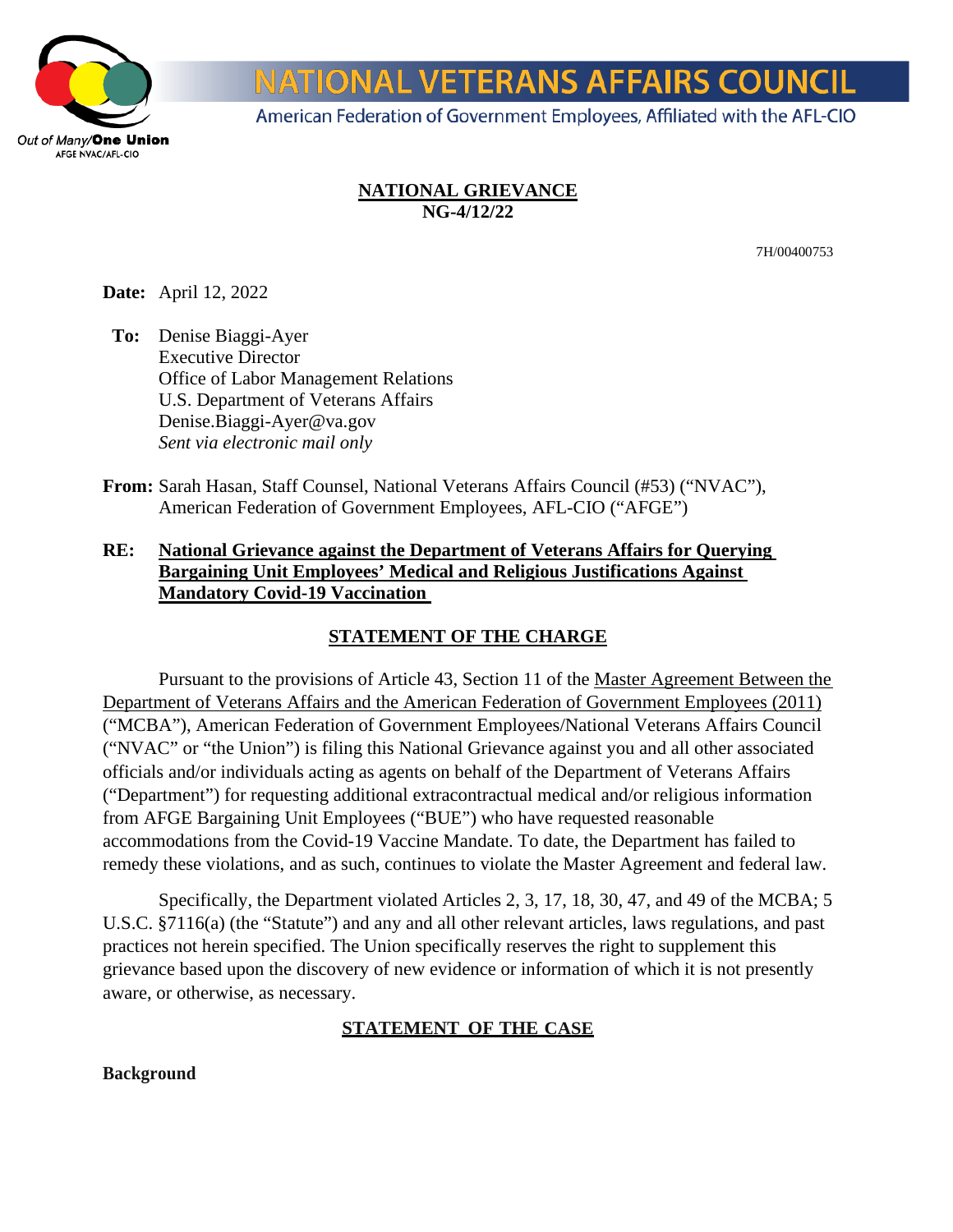On August 13, 2021, the Department issued VHA Directive 1193, which required all Title 38 healthcare personnel were required to be vaccinated against COVID-19. This directive was replaced with VHA Directive 1193.01 on January 27, 2022, updating the submission process for vaccination information. Law, regulation, policy, and contract permit employees to seek exemptions from the Covid-19 vaccine requirement based on medical or religious grounds.

Under MCBA Article 30, Section 7B,

No employee shall be forced to participate in an immunization program if the employee has a **medical condition** which would be adversely affected by the immunization. A statement from a health care provider (as defined in Article 35 Section 16 E (6) (d)) that an immunization would adversely affect the employee's medical condition **is sufficient evidence of such a medical condition**. An employee may also receive an exemption based upon their religious beliefs. An employee's written statement that he/she has a **religious belief** that conflicts with the immunization **is sufficient to establish evidence of a religious belief**.

Therefore, while the right to seek reasonable accommodations is statutorily protected, the MCBA protects BUEs from unnecessary and additional scrutiny when they submit medical or religious justification against mandatory vaccination. Pursuant to Article 30, the Parties have agreed that a statement from a healthcare provider stipulating that the employee would suffer an adverse effect from vaccination, or an employee's own written statement of a religious belief, are sufficient to trigger a reasonable accommodation request. Reasonable accommodation requests containing these forms of proof must be processed by the Agency without further delay, questioning, or scrutiny.

 On March 21, 2022, a BUE from AFGE Local 2401 (Northern Arizona VA Healthcare System), was sent a notification from a VISN 22 HR Specialist asking the BUE to ask their medical provider to complete VA Form VA-0857e "Request for Medical Documentation." *See* Exhibit 1. Although the BUE's medical provider had already submitted a statement, which the employee submitted in LEAF, stating that the employee suffered from a medical condition that would be adversely affected by the Covid-19 vaccine, as per the standard set forth in MCBA Article 30, Section 7B, the Department insisted that the medical provider include additional information in order for the employee's request for accommodation to be processed. The additional information requested included an explanation as to the "nature, severity, and duration of the impairment," "the activities the impairment limits," "the extent or degree to which the impairment limits an activity," "the reason the individual requires accommodation or the particular accommodation requested," and "how the accommodation will assist the employee in applying for a job, performing the essential functions of the job, or to enjoy the benefits of employment." *See* Exhibit 1.

Not only are these additional queries violative of MCBA Article 30, Section 7B, they attempt to seek information that has already been disclosed by the medical provider and is irrelevant to the specific request (such as what essential functions are limited by the employee's impairment). By ignoring the medical justification that has already been presented by the employee's healthcare provider, requiring completion of an arbitrary and arguably irrelevant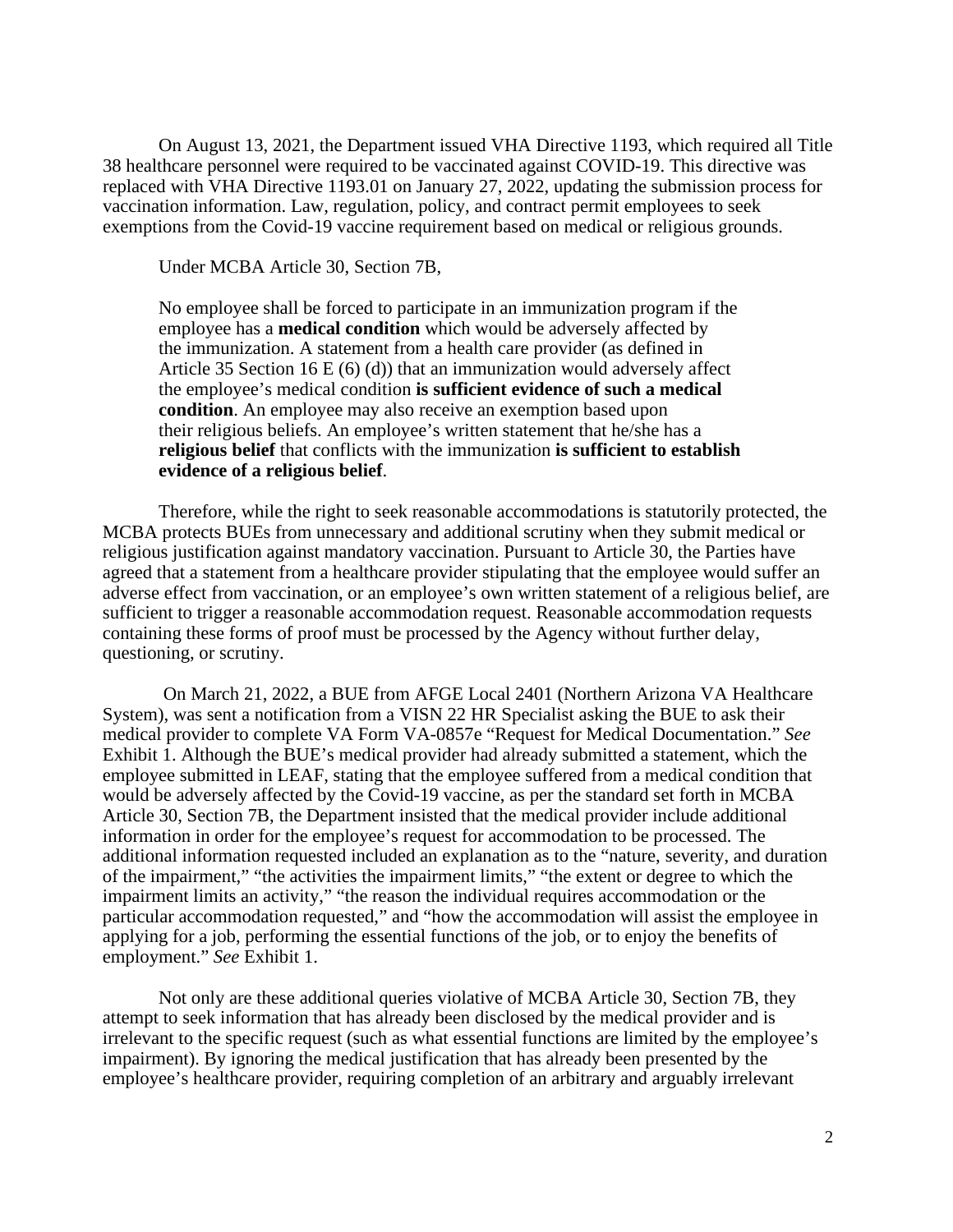form, and delaying the processing of an employee's request for accommodation in the interim, the employee is essentially required to resubmit their request for accommodation, subjected to unnecessary and invasive questioning, and threatened with discipline for failing to comply with the Covid-19 vaccine mandate. In reality, the employee has submitted a request for reasonable accommodation and complied with the requirements of the Department's directive entitling their request for accommodation to be considered and processed. This unnecessary and excessive questioning of employees' medical and/or religious justifications against mandatory Covid-19 vaccination is also reported by other AFGE Local Unions, including but not limited to, AFGE Locals 1061 (Greater Los Angeles Healthcare System), 3669 (Minneapolis VA Medical Center), 2028 (Pittsburgh, PA), 910 (Kansas City VA Medical Center), and 2547 (Iowa City VA Healthcare System). This list is not exhaustive and the Union reserves the right to supplement this list.

Additionally, although this is a covered-by subject of bargaining, the Department failed to notify and provide an opportunity to bargain to the Union regarding a negotiable issue concerning a change to the terms and conditions of work, and instead, unilaterally implemented a change to the reasonable accommodation process for employees who seek medical and religious accommodations from the Covid-19 vaccine. In refusing to notify, consult, and negotiate in good faith with the Union prior to changing the accommodation process, the Agency committed an unfair labor practice under 5 U.S.C. §§7116(a)(1) and (a)(5). Further, the Agency violated Article 47, Section 2, which sets forth the Parties' responsibilities regarding mid-term bargaining at the national level, and Article 49 which requires the Department to provide reasonable, advance notice to the Union before changing conditions of employment.

Article 2 of the MCBA requires that the Agency comply with applicable federal statutes and regulations in the administration of matters covered by the MCBA. Therefore, in violating 5 U.S.C. §7116, the Agency also failed to comply with Article 2. Further, the Department violated Article 3 which encourages the parties to maintain a cooperative labor-management relationship based on mutual respect, open communication, consideration of each other's views, and minimizing collective bargaining disputes. The Department violated Articles 17 which entitles employees to be treated fairly and equitably and without discrimination in regard to their religious beliefs or disabilities. The Department violated Article 18 by failing to process employees' requests for reasonable accommodation. Finally, the Department violated Article 30, Section 7(B) which entitles BUEs to religious and medical exemptions from vaccination requirements during a pandemic by providing a medical provider's statement of an adverse effect resulting from potential vaccination or a statement by an employee about their religious beliefs. In committing these violations of contract, federal law, and Department-wide policy, the Agency renounced its commitments under Article 3 of the MCBA and necessitated further collective bargaining disputes.

#### **Violations**

By failing to fulfill its obligations, the Department violated and continues to violate, the following:

• Article 2 of the MCBA: requiring the Agency to comply with federal law and regulations;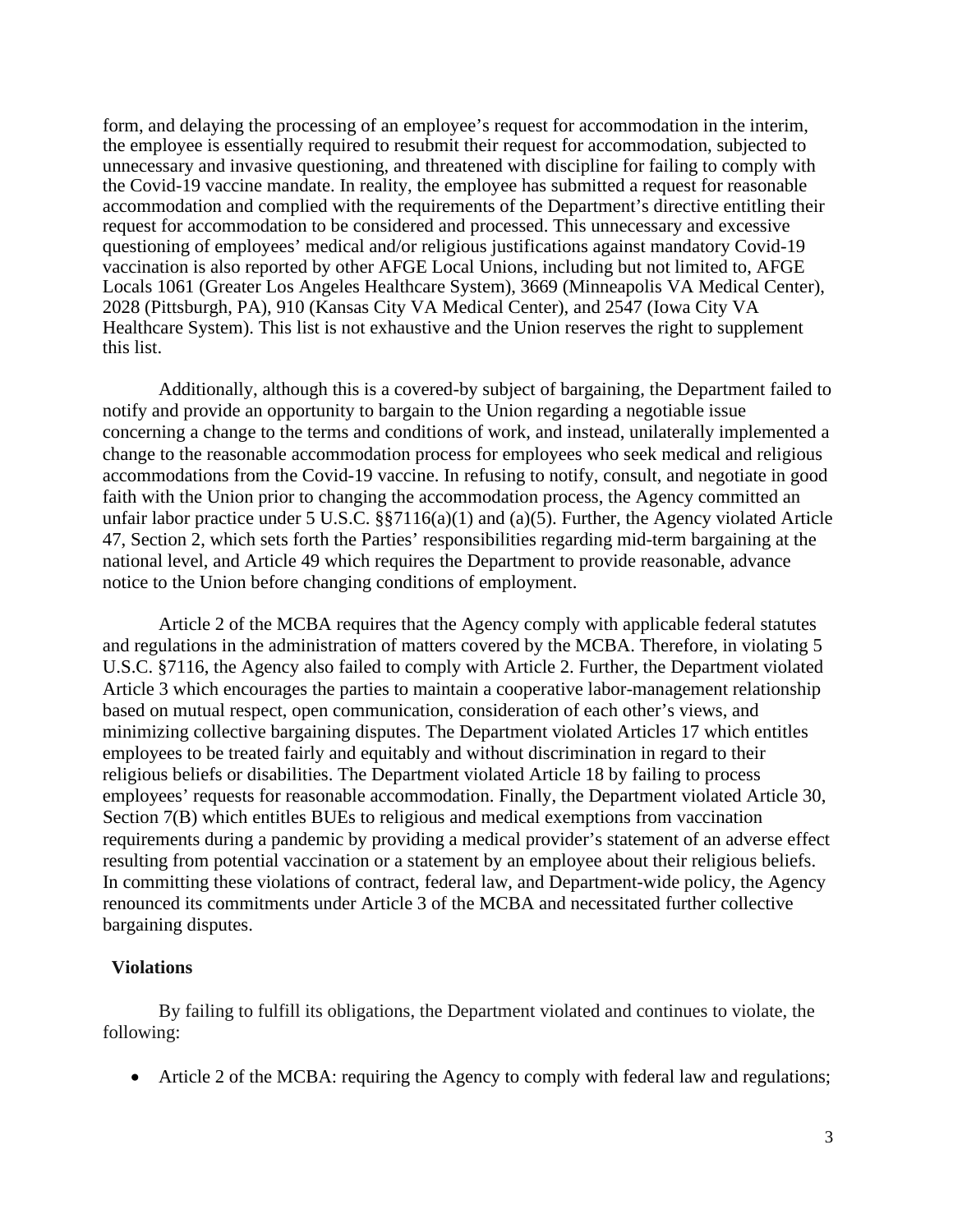- Article 3 of the MCBA: requiring the Agency to maintain an effective, cooperative labormanagement relationship with the Union;
- Article 17 of the MCBA: requiring the Agency refrain from discriminating against employees due to their religious beliefs or disabilities;
- Article 18 of the MCBA: requiring the Agency to provide reasonable accommodations to employees;
- Article 30 of the MBCA: requiring the Department to provide medical or religious exemptions against vaccination requirements during a pandemic;
- Article 47 of the MCBA: requiring the Department to notify and bargain with the NVAC over proposed changes in personnel policies, practices, or working conditions affecting two or more local unions;
- Article 49 of the MCBA: requiring the Department to provide reasonable, advance notice and bargain with the Union prior to making changes in conditions of employment;
- 5 U.S.C. §§7116(a)(1) and (a)(5): requiring the Agency to consult and negotiate in good faith with the Union;
- Any and all other relevant articles, laws, regulations, customs, and past practices not herein specified.

## **Remedies Requested**

The Union asks that, to remedy the above situation, the Department agree to the following:

- Return to the *status quo ante* and immediately cease and desist the requirement that BUEs resubmit their reasonable accommodation requests and/or provide any additional information beyond what is required by MCBA Article 30, Section 7B. Employees who have already submitted statements under MCBA Article 30 and submitted reasonable accommodation requests in LEAF are entitled to the processing of their requests immediately;
- Fully comply with its contractual obligations under Articles 2, 3, 17, 18, 30, 47 and 49 of the MCBA; and its statutory obligations under 5 U.S.C. §7116(a);
- To make-whole any bargaining unit employee injured by the Agency's unlawful additional query of their medical or religious justification against Covid-19 vaccination;
- Distribute an electronic notice posting, signed by the Secretary, to all bargaining unit employees concerning the Agency's unfair labor practice in requiring employees to resubmit their requests for accommodation and/or justification for those requests and by changing conditions of employment without first notifying and bargaining with the Union;
- Provide mandatory training to responsible management officials concerning the Reasonable Accommodation Process and associated obligations in the MCBA and VA policy;
- Agree to comply with any and all other relevant articles, laws, regulations, customs, and past practices not herein specified.
- Agree to any and all other appropriate remedies in this matter.